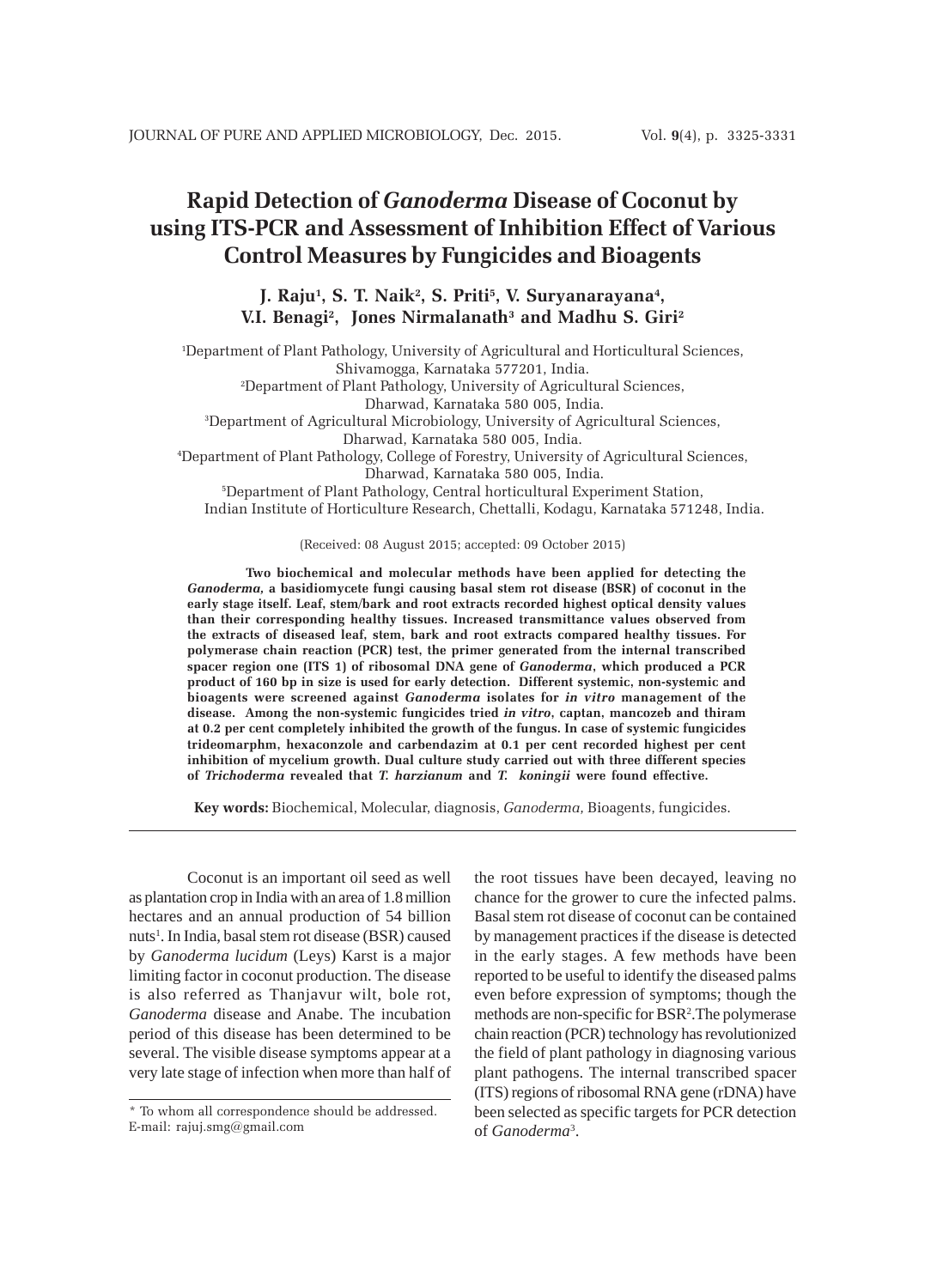*Ganoderma* wilt disease can be contained by management practices, if the disease is detected in the early stages. A few methods have been reported to be useful for early detection of the disease, though the methods need further refinement. One bottleneck is to assess the initial stages of infection as visual symptoms are always elusive. Further, by the time dependable visual symptoms appear, much damage has been done to the tree already, making the revival a real problem. Therefore, attempts are made to detect at early stage infection by different biochemical staining methods or techniques.

### **MATERIAL AND METHODS**

There are different biochemical early diagnostic techniques which are used to detect *Ganoderma* root rot disease viz., colorimetric method using EDTA and KOH , iodine-potassium iodide staining technique, alkaline copper sulphate test using leaf, root and bark/stem extracts and molecular method using PCR based diagnosis. The biochemical methods were repeated in the laboratory to validate their efficient response for detecting the presence of causal pathogens or disease in the collected samples.

### **Colorimetric method**

10 ml of saturated potassium hydroxide was added to 5g of root or stem tissues and autoclaved for 30 minutes at 1.1 kg/cm<sup>2</sup>. The solution was decanted and the tissues were treated with 5ml of 95 per cent ethanol. One ml of ethanol extract was made up to 10 ml with the same solvent and read in spectrophotometer at 425nm. The optical density of stem tissues increased with the increase in disease intensity from 0.445 in healthy to 1.002 in severely diseased palms and healthy sample served as control<sup>2</sup>.

#### **Iodine – Potassium Iodide staining technique**

Bark and root tissues from diseased and healthy palms were autoclaved separately with saturated KOH at 1.1 kg/cm<sup>2</sup> and washed repeatedly with 90 per cent ethanol and stained with iodine- potassium iodide solution (0.2 g iodine + 2.0 g potassium iodide in 100 ml of water). The stained tissues were examined under microscope. The healthy bark and root tissues stained yellow and the colour intensity increased with increase in disease severity<sup>4</sup>.

#### **EDTA method**

Leaf or root tissues were extracted with 0.3 M EDTA solution. The optical density at 400 nm increased with increase in disease severity<sup>2</sup>. **Orthophenanthroline reagent method**

In this method root tissues from diseased and healthy palms were autoclaved separately and washed repeatedly with 90 per cent ethanol and sterile water. Then the solution was decanted and the tissues were treated with 5ml of 95 per cent ethanol. One ml of ethanol extract was made up to 10 ml with the same solvent and read in spectrophotometer at 570 nm. The optical density of root tissues increased with the increase in disease intensity from 0.182 to 0.187 in severely diseased palms<sup>4</sup>.

#### **Alkaline copper sulphate (CuSO4) test**

In this test different concentrations of alkaline copper sulphate solution *viz*., 1, 2, 3, 4 and 5 per cent were prepared. Then 1ml of copper sulphate solution was taken and added to 1ml of sap of both diseased and healthy leaves of coconut palms<sup>2</sup>.

#### **Molecular diagnosis**

PCR based early detection method of *Ganoderma* was also carried out by isolating the suspected samples (roots) from the trees. In this method both infected and healthy roots were collected for isolation of pathogen and genomic DNA was extracted. In polymerase chain reaction (PCR), the DNA region used for the molecular determination of the fungus is the gene cluster that codes for the ribosomal RNA gene, in which internal transcribed spacers region is used for the identification of *Ganoderma* fungus. Template DNA was extracted from coconut roots. The PCR buffers, nucleotide mix and Taq polymerase were used<sup>3</sup>. The Gan1 and Gan2 primers 18 primers chosen as primers are 5' – TTG ACT GGG TTG TAG CTG – 3' (forward primer) and 5' – GCG TTA CAT CGC AAT ACA – 3' (Reverse primer). The application of this primers generated from the ITS1 sequence proved to be useful for the specific detection of plant pathogenic *Ganoderma*<sup>3</sup> *.*The expected DNA fragment product size is 167 bp. The thermocycler was programmed as follows; 5 min preheating at 95°C followed by 48 cycles consisting of denaturation at 94°C for 40 s, annealing at 52°C for 40 s and extension at 72°C for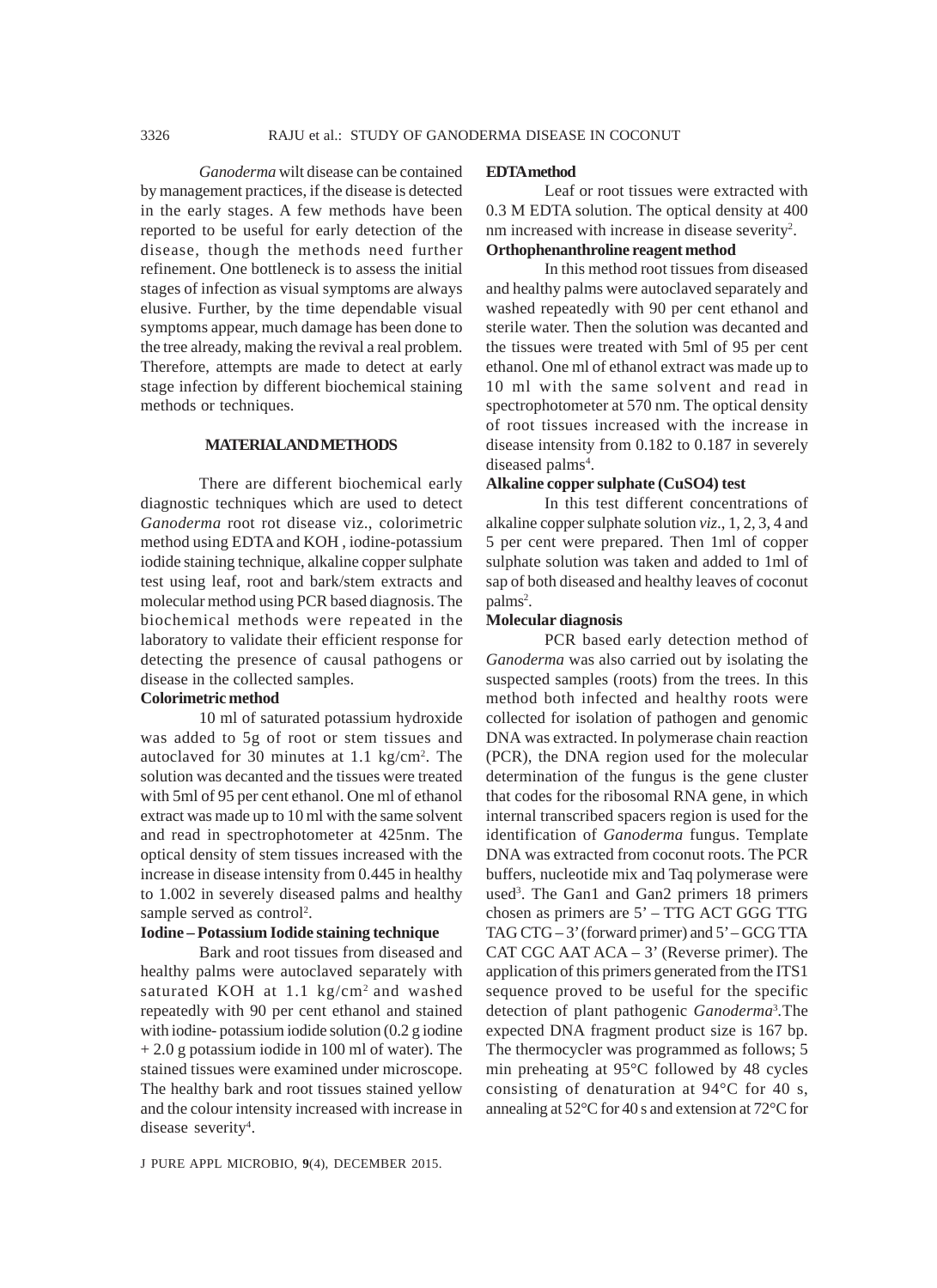45 s with a final 12 min extension at 72°C. The PCR products were analysed by electrophoresis on a 1.6% agarose gel followed by visualized under UV light, photographed and documented gel doc unit.

Based on the observations made from all the isolates and clusters of isolates definite keys were be prepared for different variants of *Ganoderma* by developing similar and dissimilar characters.

### *In vitro* **assay of fungicides and biocontrol agents against** *Ganoderma lucidum*

Six systemic fungicides *viz.,* Calixin (Tridemorph 80 EC), Bavistin (Carbendazim 50 WP), Hexaconazole (Contaf 5 EC), Sprint (Carbendizim 25 WS +Mancozeb 50% WS), Tebuconazole (Raxil 25 DS), Vitavax power (Thiram 37.5 + Carboxin 37.5 WP) at 0.05, 0.075, 0.1% concentration and six nonsystemic Captaf (Captan 50WP), Dithane M-45 (Mancozeb 75 WP), Blitox-50 (Copper Oxychloride 50WP), Thiram (Thiram 75 WP) and Zineb (Indofil Z- 78 WP) @ at 0.1, 0.15 and 0.2% were tested for their efficacy against the pathogen on PDA medium by poisoned food technique<sup>5</sup>. The fungicides in the required concentration were incorporated into the medium and the plates were inoculated with five mm disc of *G. lucidum* in three replications. Radial growth were recorded and compared with the growth in control plates. Similarly *Bacillus subtilis, Pseudomonas fluorescens, Paecilomyces lilacinus, Trichoderma harzianum, T. koningii, T. viride, T. virens* were screened against *G. lucidum* using dual plate techinique. Both the pathogen, *G. lucidum* and the antagonistic fungi were grown on PDA medium. Petri plates inoculated only with *G. lucidum* served as control. Each experiment was replicated three times. Observation on mycelia growth of the pathogen was recorded upto 15 days of incubation. The inhibition per cent was calculated<sup>6</sup>.

$$
I = \frac{1}{100}
$$
\n
$$
I = \frac{1}{100}
$$
\n
$$
I = \frac{1}{100}
$$

Where,

 $I = Per cent inhibition over control$  $C =$ Radial growth in control  $T =$ Radial growth in treatment (fungicide/bioagent)

#### **RESULTS AND DISCUSSION**

#### **Iodine Potassium Iodide staining technique**

Out of twelve samples only six samples 1, 3, 5, 8, 10, 11 gave positive results. After examining the bark tissues under the microscope the tissues were stained brown colour. It was observed that healthy tissues were stained light brown where as infected tissues stained dark brown. In the colorimetric method (KOH test), the difference between healthy and diseased tissues were examined by recording the optical density values at 425nm. There was a significant difference in O. D. values of stem and root tissues which ranged from 0.410 to 0.420 in root tissues, 0.480 to 0.486 in stem tissues. O. D. values ranging from 1.230 to 1.236 and 1.160 to 1.176 were obtained in diseased root and stem tissues, respectively.

# **EDTA test**

Leaf and root tissues were used to see the difference in O. D. values at 400nm. In leaf and root tissues the O. D. value was ranged from 0.840 to 0.845 and 1.980 to 1.996 in healthy and diseased tissues, respectively.

**Table 1.** Validation of different tests for early detection of samples for diseased conditions

**Table 1a.**Iodine potassium iodide Staining technique

| Isolate | No. of samples tested | No of samples which    | Reaction    |            |
|---------|-----------------------|------------------------|-------------|------------|
|         |                       | gave positive reaction | Healthy     | Diseased   |
| $SMG-1$ | 12                    |                        |             | Dark brown |
|         |                       | 3                      | Light brown | Dark brown |
|         |                       | 5                      |             | Dark brown |
|         |                       | 8                      | Light brown | Dark brown |
|         |                       | 10                     |             | Dark brown |
|         |                       | 11                     |             | Dark brown |

J PURE APPL MICROBIO*,* **9**(4), DECEMBER 2015.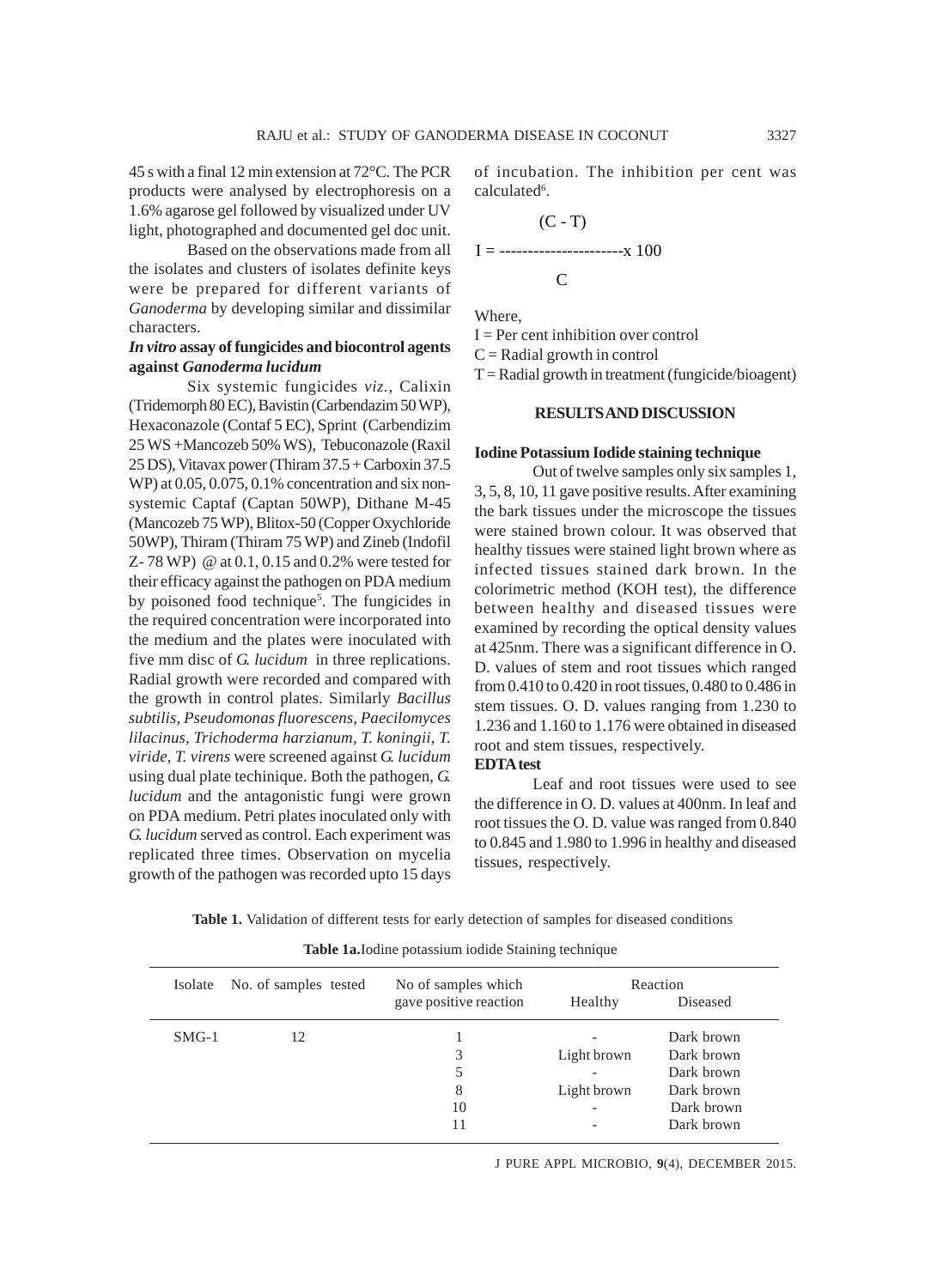|                            |                             |                                |                                                |                                | Table 1b. Biochemical methods                               |                               |                                |                             |                                              |                       |                                |                                |                |
|----------------------------|-----------------------------|--------------------------------|------------------------------------------------|--------------------------------|-------------------------------------------------------------|-------------------------------|--------------------------------|-----------------------------|----------------------------------------------|-----------------------|--------------------------------|--------------------------------|----------------|
| SMG-I                      | Number of                   |                                | Colorimetric method                            | EDTA-Test                      |                                                             | Orthophenopthlene test        |                                |                             |                                              |                       | Alkaline copper test           |                                |                |
|                            | isolate samples tested      |                                | O. D. value at 425nm                           | O. D. value at 400nm           |                                                             | O. D. value at 570nm          |                                |                             | $\mathcal{L}$                                | $\infty$              | Concentration (%)<br>4         |                                | 5 Untreated    |
|                            |                             | Root                           | Stem/Bark                                      | Leaf                           | Root                                                        | Leaf                          | Root                           |                             |                                              | Root                  |                                |                                |                |
| Healthy                    | $\mathcal{L}$               |                                | $0.410 - 0.420$ 0.480-0.486                    |                                | $0.840 - 0.845$ 0.210-0.214                                 | $0.165 - 0.175$ 0.100-0.104   |                                | Slight                      | Slight                                       | Slight                | Light                          | Light                          | Light          |
| Diseased                   | 12                          |                                | 1.230-1.236 1.160-1.176                        |                                | 1.980-1.996 1.420-1.428                                     | 0.312-0.317 0.180-0.186       |                                | brown mix<br>Light<br>green | brown<br>Light<br>green                      | Brown<br>green<br>mix | Brown<br>green<br>$\dot{m}$    | mix dark<br>Brown<br>green     | brown<br>Brown |
|                            |                             |                                |                                                |                                |                                                             |                               |                                | light green                 | mix light<br>green                           | green                 | green                          | green                          |                |
|                            |                             |                                |                                                |                                | Table 2. Evaluation of fungicides against Ganoderma lucidum |                               |                                |                             |                                              |                       |                                |                                |                |
|                            |                             |                                |                                                |                                |                                                             |                               |                                |                             |                                              |                       |                                |                                |                |
| Non-systemic<br>fungicides |                             | $\overline{0}$ .               | Concentration $(%$<br>(%)<br>Inhibition<br>0.2 | 0.3                            | Mean                                                        | fungicides<br>Systemic        | 0.05                           |                             | Concentration (%)<br>Inhibition (%)<br>0.075 |                       | $\overline{0}$                 | Mean                           |                |
| Captan                     |                             |                                | 100.00 (90.05)* 100.00 (90.05)                 | 100.00 (90.05)                 | 100.00 (90.05)                                              | Hexaconazole                  | 100.00 (90.05)                 |                             | 100.00 (90.05)                               |                       | 100.00 (90.05)                 | 100.00 (90.05)                 |                |
| oxychloride<br>Copper      |                             | 77.17 (61.40)                  | 82.59 (65.38)                                  | 88.52 (70.23)                  | 82.72 (65.67)                                               | Trideomarph                   | 100.00 (90.05)                 |                             | 100.00 (90.05)                               |                       | 100.00 (90.05)                 | 100.00 (90.05)                 |                |
| Kavach                     |                             | 66.29 (54.54)                  | 73.33 (58.94)                                  | 83.70 (66.23)                  | 74.44 (59.90)                                               | Carbendazim                   | 100.00 (90.05)                 |                             | 100.00 (90.05)                               |                       | 100.00 (90.05)                 | 100.00 (90.05)                 |                |
| Mancozeb                   |                             | 85.56 (67.70)                  | 36)<br>93.52 (75.                              | (\$0.00 (00.00)                | 93.02 (77.70)                                               | Bavistin                      | 71.85 (57.99)                  |                             | 74.07 (59.42)                                |                       | 85.93 (68.01)                  | 77.28 (61.80)                  |                |
| Thiram<br>Zineb            |                             | 31.48 (34.14)<br>92.31 (73.95) | 94.91 (77.01)<br>41.85 (40.33)                 | 100.00(90.05)<br>42.59 (40.76) | 95.74 (80.34)<br>38.64 (38.41)                              | Vitavax power<br>Tebuconazole | 88.15 (69.90)<br>58.52 (49.93) |                             | 88.15 (69.90)<br>61.30(51.55)                |                       | 84.81 (67.10)<br>88.52 (70.23) | 68.21 (56.19)<br>88.27 (70.01) |                |
|                            |                             | Ľ.                             |                                                | FxC                            |                                                             |                               |                                |                             | Щ                                            |                       |                                | FxC                            |                |
| S.Em                       |                             | $0.7\,$                        | 0.99                                           | 0.41                           |                                                             | S.Em                          |                                |                             | 0.85                                         |                       | 1.21                           | 0.49                           |                |
| CD @ 1%                    |                             |                                | 3.56                                           | 1.25                           |                                                             | CD $@1\%$                     |                                |                             | 3.21                                         |                       | 4.21                           | 1.47                           |                |
|                            | *Arc sin transformed values |                                |                                                |                                |                                                             |                               |                                |                             |                                              |                       |                                |                                |                |

3328 RAJU et al.: STUDY OF GANODERMA DISEASE IN COCONUT

J PURE APPL MICROBIO*,* **9**(4), DECEMBER 2015.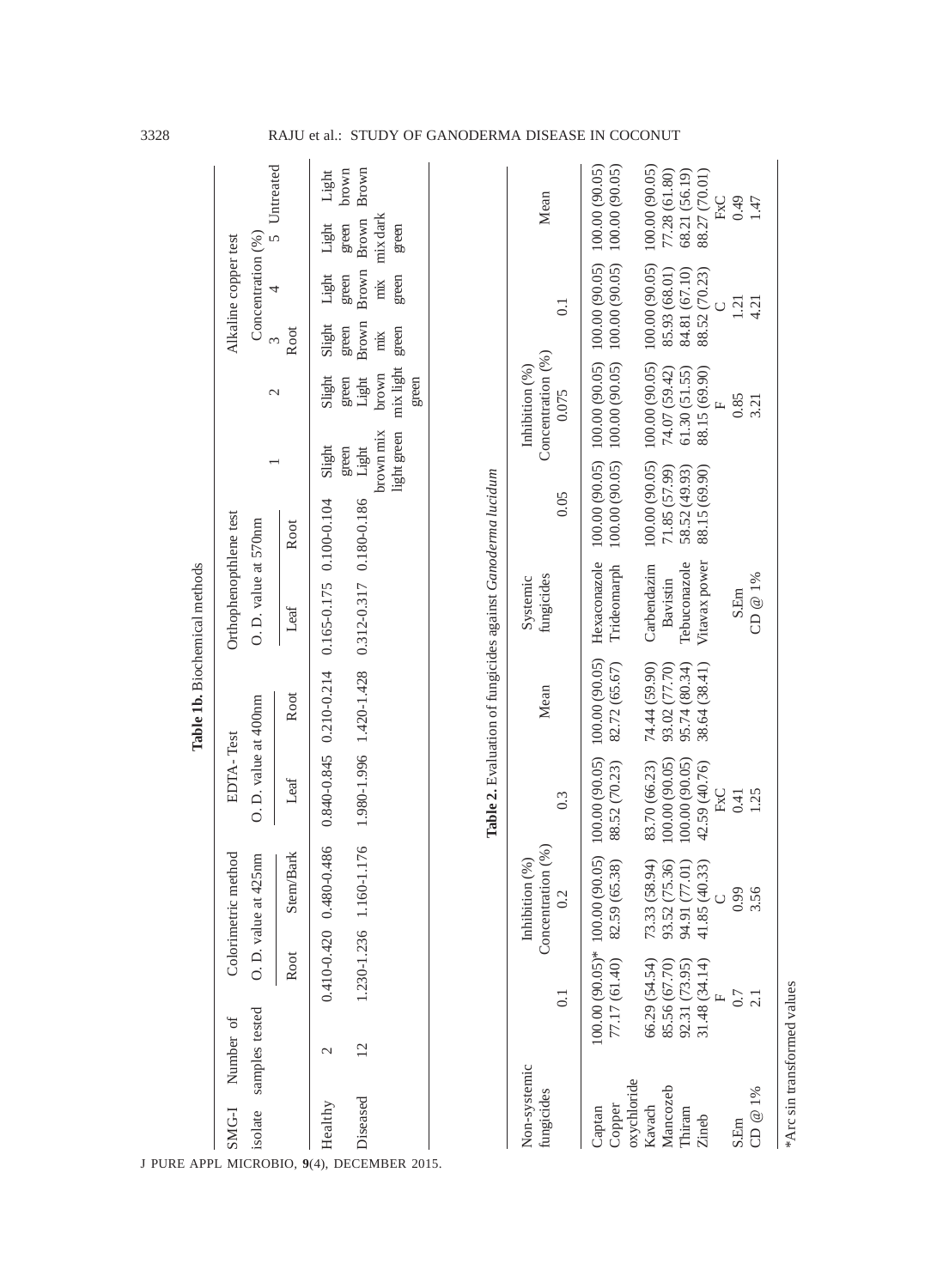#### **Orthophenopthlene test**

O. D. values were recorded at 570nm from the leaf and root tissues which are ranged from 0.165 to 0.175, 0.100 to 0.104 and 0.312 to 0.317, 0.180 to 0.186 in healthy and diseased tissues of leaf and root portions, respectively.

# **Alkaline copper test**

Root tissues were subjected for five different concentrations of 1, 2, 3, 4 and 5 per cent and difference in colour changes was recorded. Change in colour difference was observed in both healthy and diseased tissues and the colour intensity varied with increasing concentrations compared to untreated tissues. In healthy tissue, colour intensity varied from slight green to light green compared to untreated sample where intensity was light brown colour. Higher colour intensity was observed at 5 per cent concentration



**Fig. 1.** ITS1 and ITS4 region amplification of *Ganoderma* samples (Lane 1-51, 51 isolates). Lanes M 100bp at both the sides



**Fig. 2.** Specific amplification of *Ganoderma* samples using Gan1 and Gan2 primers (Lane 1-51, 51 isolates). Lanes M 100bp at both the sides

where in alkaline copper sulphate solution treatment showed more colour intensity in diseased tissues (brown mix dark green) than the healthy tissues (pure brown colour).

### **PCR techniques**

For early detection of disease, the apparently healthy looking root samples from infected palms were collected cultured and DNA was isolated from them. All the collected *Ganoderma* isolates showed the amplifications with both the primers. Gan1, Gan2 produced a 167 bp DNA fragment and GanET ITS-3 produced a 320 bp DNA fragment. Other workers<sup>3</sup> suggested similar things as noticed in the present study to detect the presence of *Ganoderma*. Detection of *Ganoderma* at early stages of infection and

**Table 3.** Evaluation of bioagents against *Ganoderma lucidum*

| SL.<br>No.               | Treatments                | Inhibition $(\%)$ |
|--------------------------|---------------------------|-------------------|
|                          | Trichoderma harzianum     | 100.00 (90.05)*   |
| 2                        | T. koningii               | 100.00 (90.05)    |
| 3                        | T virens                  | 94.44 (76.41)     |
| 4                        | T viride                  | 64.44 (53.43)     |
| $\overline{\phantom{1}}$ | Pseudomonas fluorescens   | 61.85 (51.88)     |
| 6                        | <b>Bacillus subtillis</b> | 58.33 (49.82)     |
|                          | Paecilomyces lilacinus    | 59.07 (50.25)     |
|                          | Mean                      | 76.88 (65.98)     |
|                          | $S. Em+$                  | 0.12              |
|                          | $CD$ at $1\%$             | 0.45              |

\*Arc sin transformed values



**Fig. 3.** Specific amplification of *Ganoderma* samples using GanET and ITS3 primers (Lane 1-51, 51 isolates). Lanes M 100bp at both the sides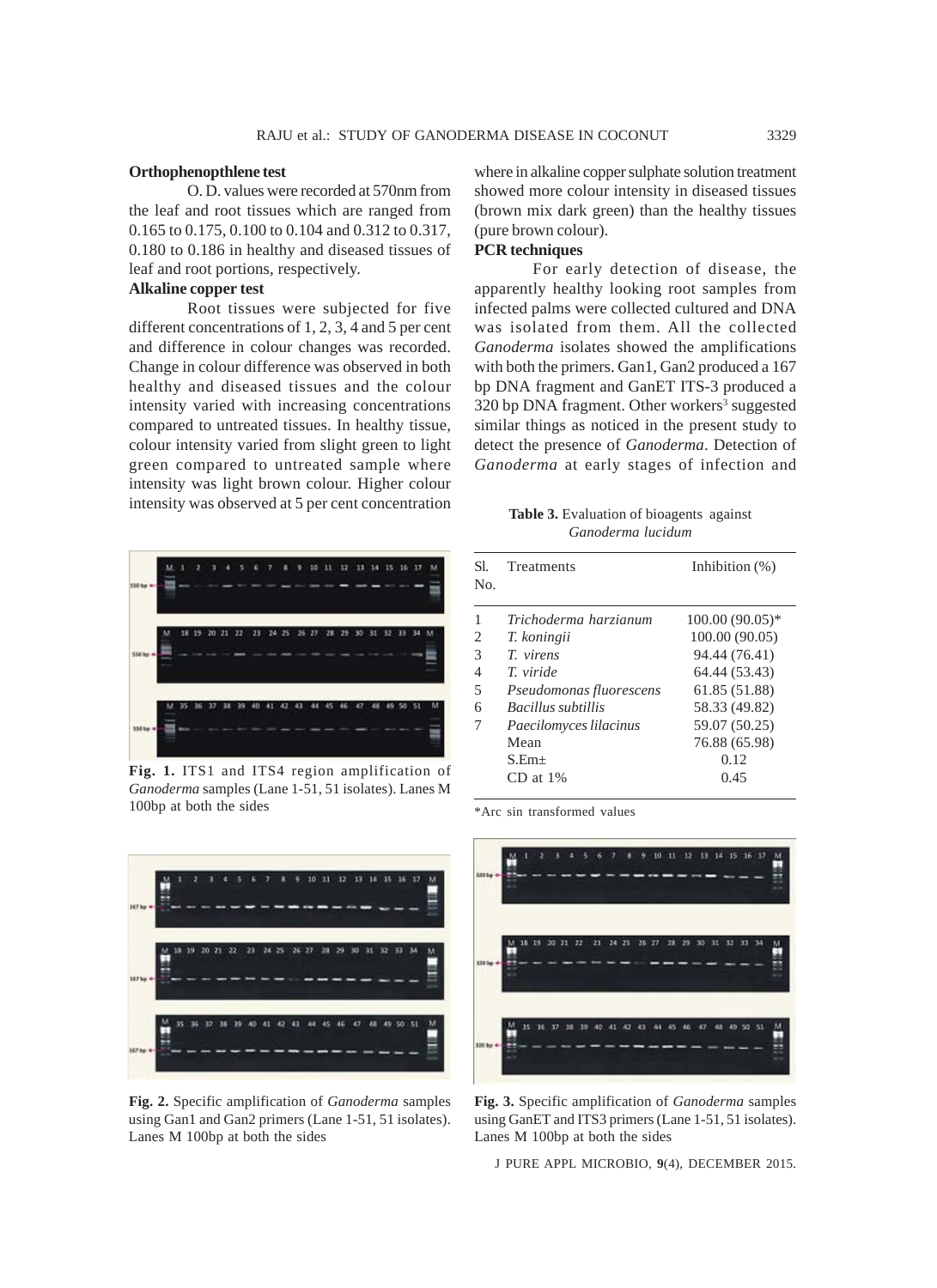managing the disease by using various treatments; can be monitored by PCR technology<sup>7</sup>. Both infected roots and *Ganoderma* isolates showed 167 bp amplification, which confirms the presence of *Ganoderma*. ITS1 region of *Ganoderma* is flanked by highly conserved sequences and no variation was noticed from generated amplificate within the other pathogenic *Ganoderma* species surveyed<sup>8</sup>. The present molecular study on *Ganoderma* also has similar kind of observations.

However, in the present investigation leaf, stem /bark and root samples showed similar trend, i.e. increase in optical density in the diseased tissues when compared to corresponding healthy tissues. These early diagnostic techniques give a definite indication on the usefulness of these methods, studies with large number of samples showing different disease intensity and palm with suspected symptoms and palms without symptoms is necessary before any one of these tests employed on a field scale<sup>8</sup>. It is also possible by using PCR techniques for early detection of the incidence of *Ganoderma* root rot in plantations. The transmittance values of diseased spindle leaf extract decreased while that of diseased root extract increased when compared to the extracts from corresponding healthy tissues.

#### **Disease management**

### *In vitro* **evaluation of fungicides against** *Ganoderma lucidum*

*In vitro* evaluation of new molecules of fungicides is very much necessary before they are tried under field conditions. Among the nonsystemic fungicides which are commonly used for other disease management are captan, mancozeb and thiram which at 0.2 per cent concentration showed cent per cent inhibition of mycelial growth of fungus followed by copper oxychloride and the least inhibition was recorded in Zineb with 0.1 per cent. Drenching of 0.4% Copper oxychloride at the rate of 15lit/tree are effective to combat basal stem rot of coconut (Table 2). In the present investigations options are more to use either Copper oxychloride or other fungicides<sup>9</sup>.

Among the systemic fungicides, tridemorph, hexaconazole and carbendazim showed cent per cent inhibition of mycelial growth of all *Ganoderma* isolates fungus and was followed by vitavax power and raxil at 0.1 per cent concentration while, least per cent inhibition of mycelial growth

J PURE APPL MICROBIO*,* **9**(4), DECEMBER 2015.

was recorded in sprint (Table 2). Similarly<sup>10</sup> least mycelial inhibition of *Ganoderma applantum* with copper oxy chloride (0.3%), bordeaux mixture (1%), calixin (0.1%) and hexaconazole (0.1%); root feeding and soil drenching of calixin and hexaconazole were more effective and also some other fungicides like propiconazole, tridemefon, cyproconazole and penconazole were effective against basal stem rot disease in plantation crops $11$ . There are no such studies in arecanut root rot. The effectiveness of the triazole fungicides like hexaconazole may be attributed to their interferance with the biosynthesis of fungal sterols and inhibit the ergosterol biosynthesis, which is essential to the structure of cell wall and its absence cause irreparable damage to cell wall leading to death of fungal cell. A similar study was reported for the effectiveness of triazoles, which inhibit the sterol biosynthesis pathway in several fungi. At higher concentration most of the fungicides inhibited maximum mycelial growth but decreased with reduced concentration. Effectiveness of systemic and non systemic fungicides and combi products suggest their practical use alternatively one after the other to delay or reduce fungicidal resistance.

# *In vitro* **evaluation of bioagents against** *Ganoderma lucidum*

Under biological control of plant diseases, various antagonistic organisms have been identified, which fight against the pathogens by different mechanisms viz., competition, lysis, antibiosis, siderophore production and hyper parasitism<sup>12</sup>. Among the bioagents tried *Trichoderma harzianum* and *T. koningii* was the best in inhibiting mycelial growth (100%) of many *Ganoderma* isolates followed by *B. subtillis*, *P. lilacinus* and the least per cent inhibition of mycelial growth was observed in *Pseudomonas fluorescens* (Table 3)*. Trichoderma* sp. is the most effective antagonist, to inhibit the *Ganoderma lucidum*13.

#### **REFERENCES**

- 1. Anonymous, Paper presented in brain storming session on *Ganoderma* at Central Plantation Crop Research Institute (CPCRI), Kasaragod, 2013; pp 16-17.
- 2. Natarajan, S., Bhaskaran, R., Shanmugam, N., Preliminary studies to develop techniques for early detection of Thanjavur wilt in Coconut,